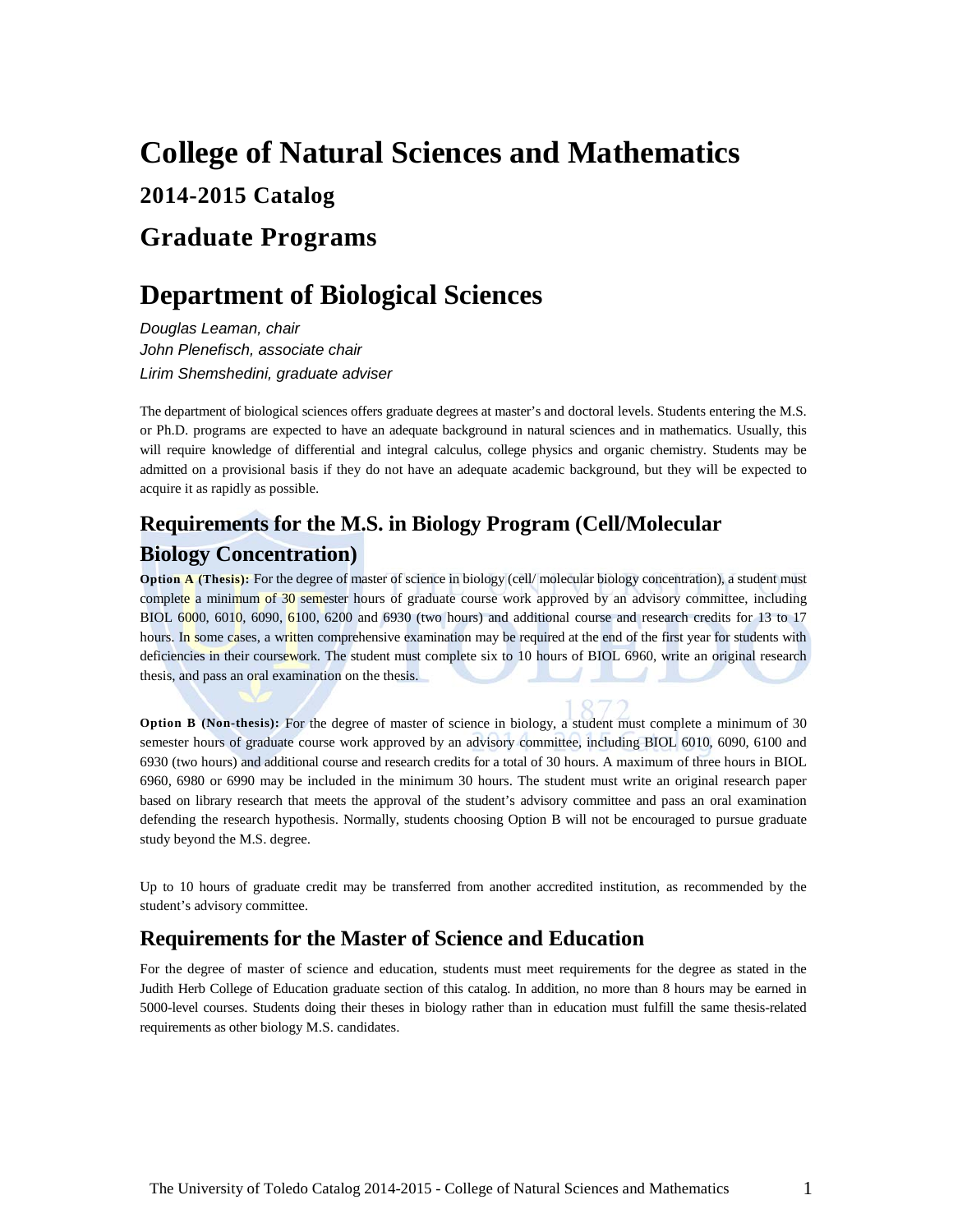## **Requirements for the Ph.D. in Biology Program (Cell/Molecular Biology Concentration)**

The doctoral degree in biology (cell/molecular biology concentration) is awarded to a student who has demonstrated mastery in the field of biology and a distinct and superior ability to make substantial contributions to the field. It is not awarded merely as a result of courses taken, nor for years spent in studying or research. The quality of work and the resourcefulness of the student must be such that the faculty can expect a continuing effort toward the advancement of knowledge and significant achievement in research and related activities.

In general, work for the Ph.D. takes five years of study beyond the bachelor's degree. A substantial portion of this time is spent in independent research leading to a dissertation. Up to 30 hours toward a master's degree may apply as part of the student's doctoral program. Normally 90 semester hours of study beyond the bachelor's degree are required for the Ph.D.

Each student must complete an individualized program of study in the area of cell/molecular biology approved by the student's advisory committee and the department. This course of study must include BIOL 8000, 8010, 8090, 8100 8200 and 8930 (three hours) and additional course and research credits to attain the minimum number of semester hours. Ph.D. candidates must pass a written and oral qualifying examination in the spring of their second year of the program and a final oral dissertation defense examination.

Courses numbered at the 5000 and 6000 levels are intended primarily for students at the master's level. Courses numbered at the 7000 and 8000 levels are intended primarily for students at the post-master's (students with a master's degree, or with more than 34 graduate credit hours) and doctoral levels. Courses carrying a dual listing (numbered at both 5000/7000 or 6000/8000 levels) are available to students at both levels. In these cases, there may be substantive differences in the course requirements for students registered at the advanced level.

The department considers experience in teaching to be a vital and significant component of graduate education. Therefore, all graduate students in the Ph.D. program are required to complete at least one semester of formal teaching experience. M.S. students also are expected to acquire teaching experience as part of their graduate programs.

# **Department of Chemistry and Biochemistry**

*Jon R. Kirchhoff, chair Cora Lind-Kovacs, associate chair Don R. Ronning, director of graduate studies*

## **The Master's Program**

The master's program in chemistry increases the professional competence of the chemist beyond the bachelor's degree. Course work, independent research and small group discussions are emphasized to achieve this goal. The master of science degree can be viewed as an important professional goal or as preparation for study toward the doctoral degree. A non-thesis M.S. option is available for students with full-time employment whose current work responsibilities preclude the possibility of conducting the requisite research for the thesis-based M.S. degree. Schoolteachers, nontraditional students, and employees of local industry who want to earn an M.S. degree for promotions and/or to meet eligibility requirements for teaching positions at regional community colleges may wish to pursue this option. A Professional Science Master's in Green Chemistry and Engineering option is available for students who want to concentrate their M.S. studies on green chemistry principles and incorporate aspects of green engineering, business, and other professional skills into their M.S. degree in chemistry. The PSM option is intended for students seeking jobs in industry, selected government agencies, or non-governmental organizations that require skills beyond those obtained in a traditional chemistry curriculum. The PSM track in Green Chemistry and Engineering is not a research-based M.S. degree.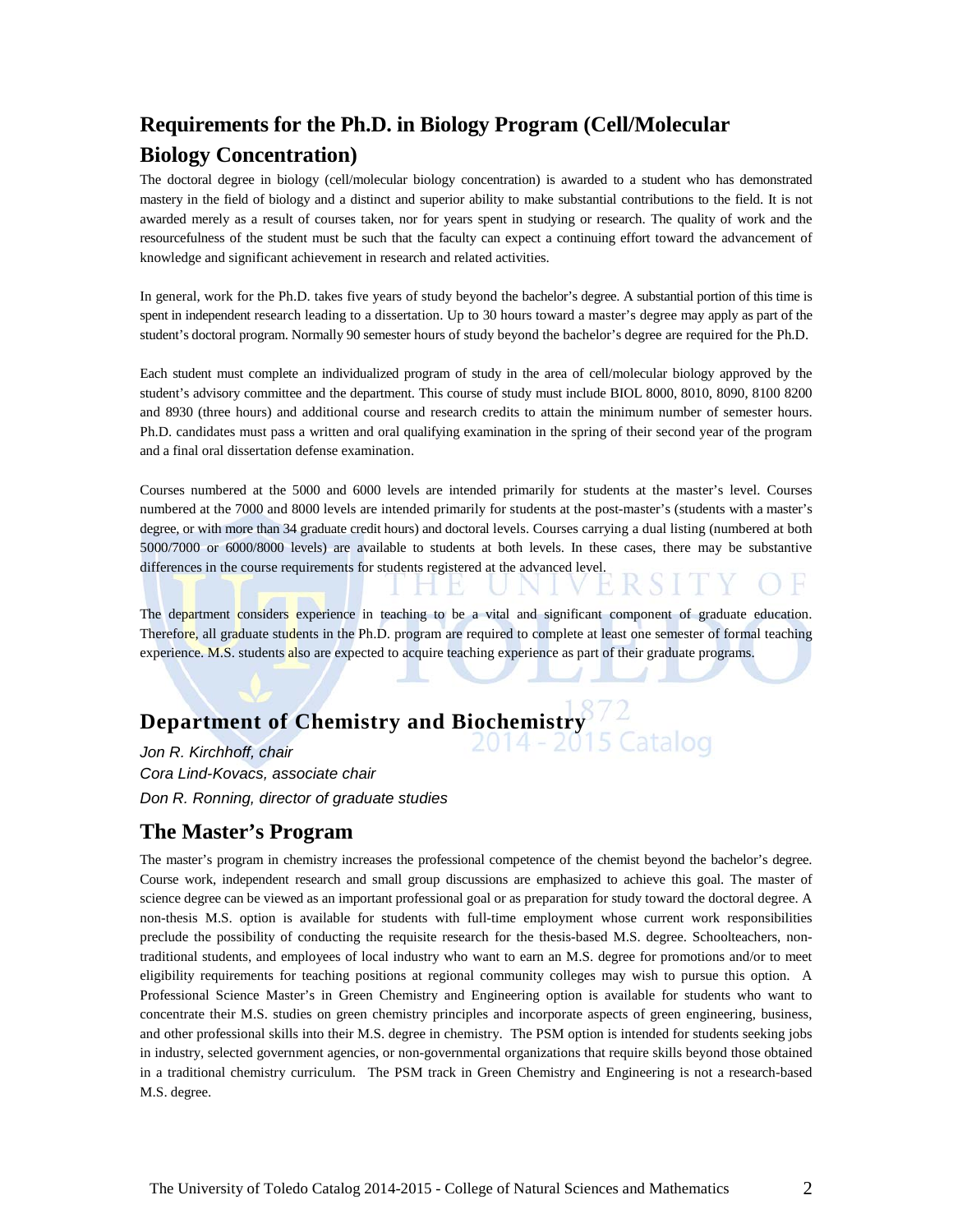#### **Requirements for the Thesis-Based Master's Program**

For the degree of master of science or master of science and education, students must meet the following departmental requirements:

- a. The courses presented must total at least 30 hours of graduate credit, including at least four hours of credit in graduate research.
- b. Registration for research seminar is typically required each term the student is enrolled in graduate research.
- c. Each candidate must present a thesis.
- d. Registration for chemistry colloquium is typically required each term, but no more than four hours of credit may count within the required 30 hours.
- e. Each candidate must demonstrate satisfactory performance on a comprehensive oral examination on his or her thesis research, in addition to the public defense of the thesis at a colloquium presentation.
- f. Upon choosing a research director, an advisory committee will be appointed to supervise the research, to administer the comprehensive oral examination, and to approve the thesis. Each student, in conjunction with the director of graduate studies, the research director, and the student's advisory committee, will prepare a plan of study listing the courses and other requirements for the degree. Upon approval, the plan of study becomes the list of course requirements for the degree. Students are required to take four or more 6000-level courses covering at least three different subdisciplines of chemistry as part of the plan of study.
- g. Each student must register and successful complete CHEM 6940, *Scientific Communication*.

## **Requirements for the Non-Thesis Master's Program**

For the non-thesis master of science degree, students must meet the following departmental requirements:

- a. The courses presented must total at least 32 hours of graduate credit.
- b. Each student, in conjunction with the director of graduate studies, will prepare a plan of study listing the courses and other requirements for the degree. Upon approval, the plan of study becomes the list of course requirements for the degree. Students are required to take five or more chemistry 6000-level courses (minimum 20 credit hours) as part of the plan of study. To establish breadth in knowledge, at least one course in each of four (out of six) subdisciplines of chemistry (analytical, biochemistry, inorganic, materials, organic, physical) must be completed. Up to 8 hours of 6000-level courses in other fields may also be applied towards the degree with permission of the director of graduate studies.
- c. Registration for chemistry colloquium is required during some terms, but no more than two hours of credit may count within the required 32 hours.
- d. Credit for thesis research or research seminar may not be applied towards the required 32 hours.
- e. Each candidate must participate in CHEM 6940, *Scientific Communication*, and demonstrate satisfactory performance on a departmental literature colloquium presentation.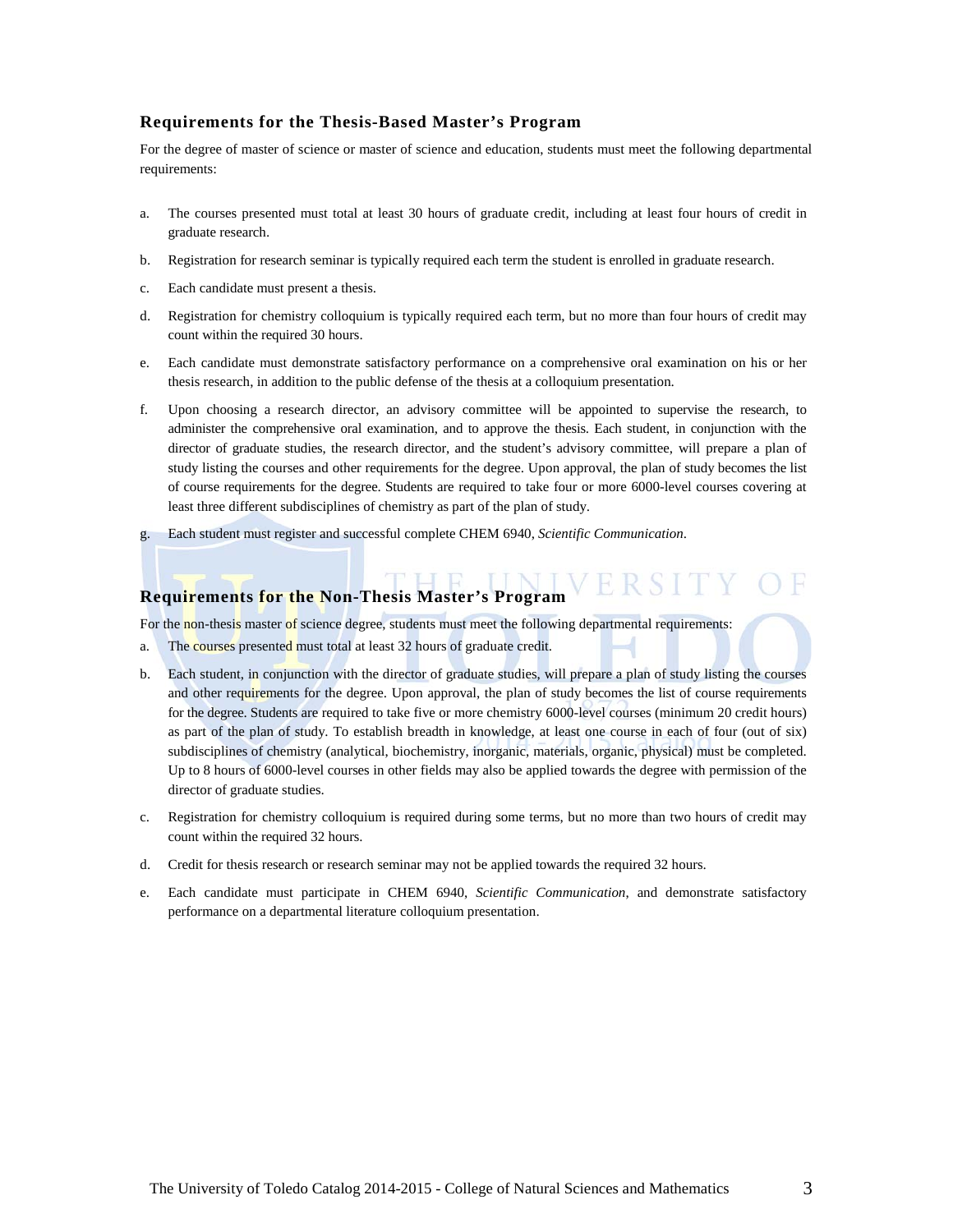## **Requirements for the Professional Science Master's Program in Green Chemistry and Engineering**

For the professional science master's degree, students must meet the following departmental requirements:

- a. The courses presented must total at least 36 hours of graduate credit.
- b. Each student, in conjunction with the director of graduate studies and the director of the School of Green Chemistry and Engineering, will prepare a plan of study listing the courses and other requirements for the degree. Upon approval, the plan of study becomes the list of course requirements for the degree. Students are required to take CHEM 6200, CHEM 6210, CHEE 6010, CHEE 6110, BUAD 6600, either EFSB 6690 or 6590, and 12 credit hours of elective graduate coursework in traditional areas of chemistry or chemical engineering. Each student must also complete a graduate industrial internship (CHEM/CHEE 6970). The graduate industrial internship must be completed at an industry, governmental organization, or non-governmental organization in an area relevant to green chemistry and engineering. The PSM program director will assist in identifying internship opportunities and must approve all placements. Students who are working or have worked part or full-time in a relevant job may request internship credit for this work experience. The director will evaluate all such requests and give credit if appropriate.
- d. Up to 4 credit hours of 6000-level coursework in a related discipline (e.g., environmental sciences, physics) may be applied to the minimum 12 credit hours of electives if approved by the manager of the PSM program and director of graduate studies. Up to 2 credit hours of independent research project (Special Topics: CHEM 6980) may also be applied if approved by the manager of the PSM program. Research seminar (CHEM 6930) and colloquium (CHEM 6920) cannot be applied towards the 36 hour minimum for the PSM track.

## **Requirements for the Master of Science and Education**

For the degree of master of science and education, students must meet requirements for the degree as stated in the Judith Herb College of Education graduate section of this catalog.

## **The Doctoral Program**

The doctoral program in chemistry is designed to ensure that the student has the basic foundation of knowledge and is equipped with the tools necessary to do independent research. The emphasis on research recognizes the power of original research to arouse the scientific curiosity of the student, to develop and stimulate creativity, and to encourage 2014 - 2015 Cataloc further discovery through independent study.

The doctoral program is divided into three stages for the typical student. The first stage establishes, through a set of prescribed courses, the foundation for further training. During this stage, a research director is chosen. During the second stage, the student will pursue research toward the dissertation and undertake comprehensive examinations, including the preparation of the required original research proposals. After meeting the comprehensive examination requirements, the student is admitted to candidacy in the third stage of the program. This stage is devoted to research and completion of the doctoral dissertation. The departmental degree requirements are listed in the following section. Further details on examinations and admission to candidacy may be obtained from the department.

### **Requirements for the Doctoral Program in Chemistry**

Candidates for the doctor of philosophy degree must meet the following requirements:

- a. Each student, in conjunction with the director of graduate studies, the research director, and the student's advisory committee, will prepare a doctoral program proposal (plan of study) listing the courses and other requirements for the degree. Upon approval, the program proposal becomes the list of course and other requirements for the degree. Students are required to take six or more 8000-level courses covering at least four different subdisciplines of chemistry as part of the plan of study.
- b. Successful completion of a comprehensive qualifying examination for entry to doctoral candidacy.
- c. Registration for chemistry colloquium is typically required each term.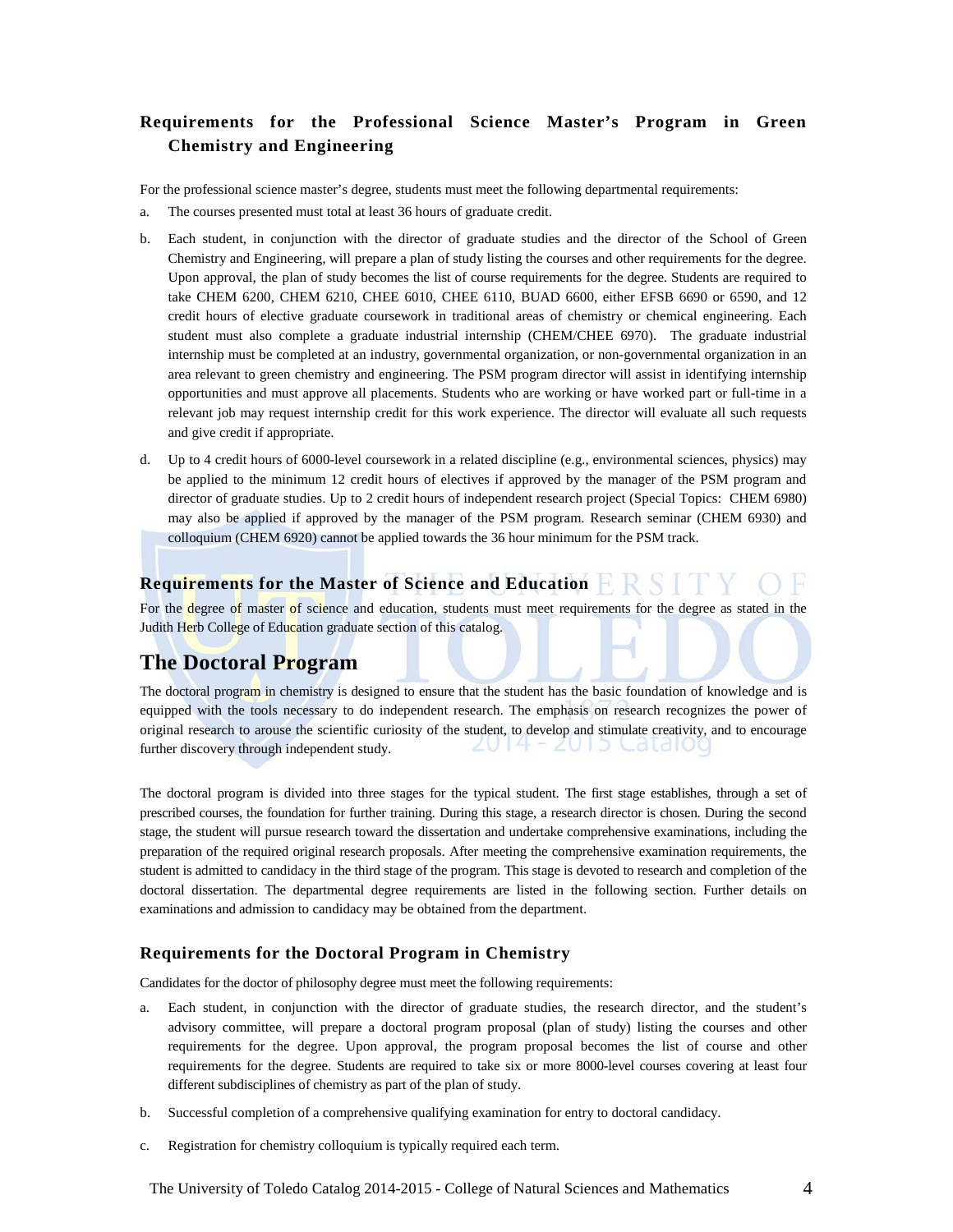- d. Registration for research seminar is typically required each term the student is enrolled in graduate research.
- e. Each student must satisfactorily complete two semesters of supervised, half-time teaching.
- f. After admission to candidacy, each student is required to spend a minimum of two consecutive semesters in fulltime study at The University of Toledo.
- g. Dissertation research must be carried out primarily in laboratories of The University of Toledo.
- h. Each candidate must demonstrate satisfactory performance on a comprehensive oral examination on his or her dissertation research, in addition to the public defense of the dissertation at a colloquium presentation.
- i. Each student must register and successful complete CHEM 8940, *Scientific Communication*.

## **Department of Environmental Sciences**

*Timothy G. Fisher, chair Johan F. Gottgens, associate chair Daryl L. Moorhead, graduate adviser*

The department of environmental sciences (DES) offers graduate degrees in geology and biology at the master's level and in biology at the doctoral level. Students entering the M.S. or Ph.D. programs are expected to have an adequate background in the natural sciences and mathematics, but may be admitted on a provisional basis if they lack such a background. Complete program details are available at the department website.

## **Requirements for the Master of Science Programs**

THE UNIVERSITY **Master of Science in Geology**

Option A: (Thesis): A minimum of 30 semester hours of approved graduate coursework is required for the master's degree with a minimum of 19 hours in DES that must include EEES 5200, 5240, 5410, 6100, 6930-004 (1 hr.), 6930-009 (1 hr. each semester) and the remaining hours of formal EEES courses (or pending approval of the student's thesis committee, non-EEES courses) taken at the 5000 level or above (excluding EEES 6960 or 6990); all but EEES 6930 must be taken for a letter grade (A-F). Additional credit hours will include EEES 6960 (Thesis Research), a maximum of 6 hours of which may be taken for a letter grade, and may also include other EEES or non-EEES courses that need not be taken for a letter grade. The student must also prepare a thesis consisting of a written report on original independent research conducted by the student under the supervision of his or her thesis adviser (or co-advisers).

Option B (Non-thesis): The non-thesis option is course-intensive with a minimum of 30 hours of coursework at the 5000 level or higher approved by the student's advisory committee. This must include EEES 5200, 5240, 5410, 6100, 6930-004 (1 hr.), 6930-009 (1 hr. each semester) and a maximum of 3 credit hours of EEES 6960 or 6990; all but EEES 6930 must be taken for a letter grade (A-F). Of the remaining credit hours of coursework, at least four credits of additional EEES courses (5000 level or higher) should be completed for a letter grade. Remaining coursework may be taken either within or outside DES, should be for a letter grade and must be approved by the student's advisory committee.

The student also must write an original paper based on library research, as well as present and defend this study to his or her advisory committee.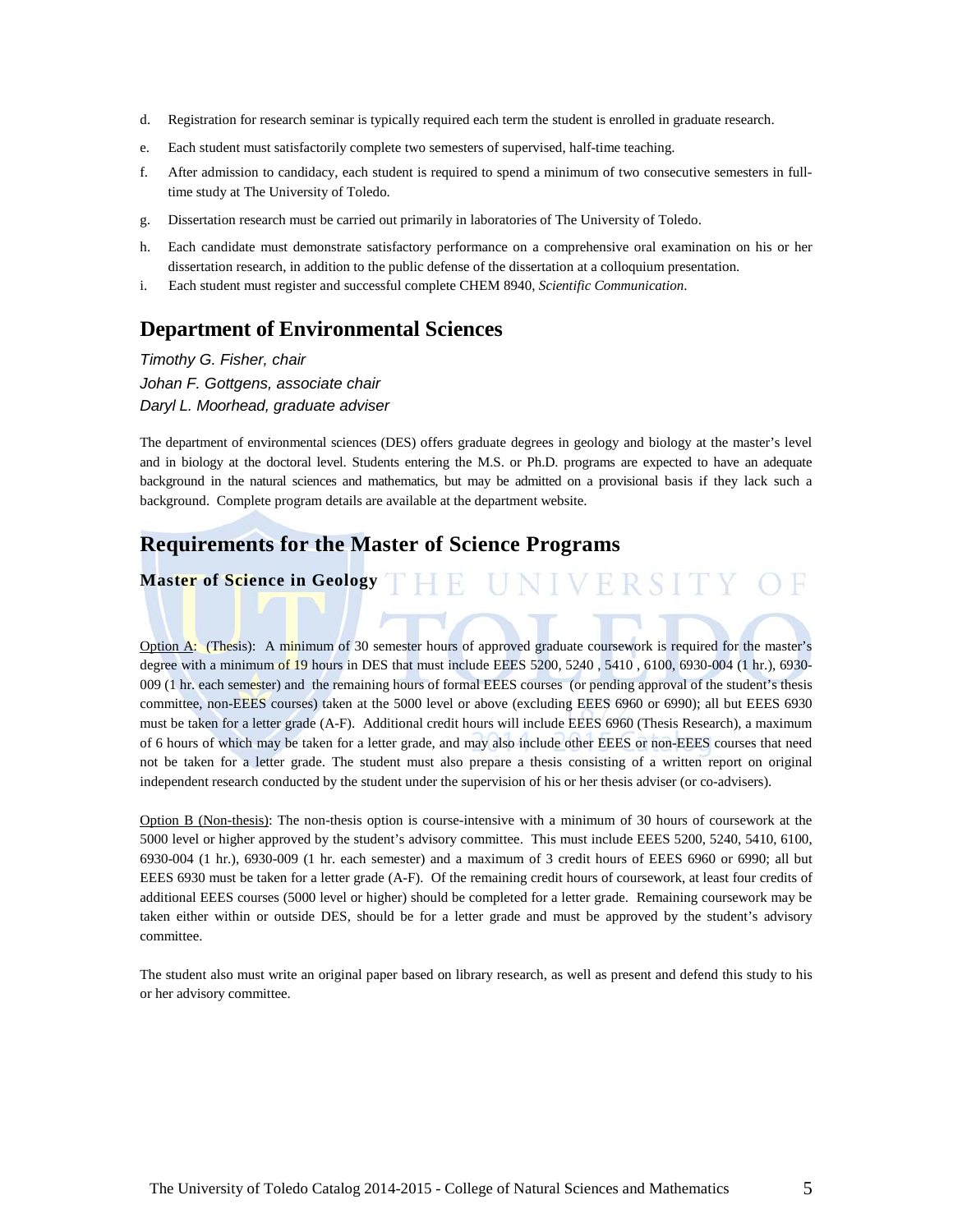#### **Master of Science in Biology (Ecology Track)**

**Option A (Thesis):** A minimum of 30 semester hours of approved graduate coursework is required for the master's degree with a minimum of 19 hours in DES that must include EEES 6400, 6600 6930-004 1 hr.), 6930-009 (1 hr. per semester) and the remaining hours of formal EEES courses (or pending approval of the student's thesis committee, non-EEES courses) taken at the 5000 level or above (excluding EEES 6960 or 6990) all but EEES 6930) that must be taken for a letter grade (A–F). Additional credit hours will include EEES 6960 (Thesis Research), a maximum of 6 hours of which may be taken for a letter grade, and may also include other EEES or non-EEES courses that need not be taken for a letter grade. The student must also prepare a thesis consisting of a written report on original independent research conducted by the student under the supervision of his or her thesis adviser (or co-advisers).

**Option B (Non-thesis):** The non-thesis option is course-intensive with a minimum of 30 hours of coursework at the 5000 level or higher, approved by the student's advisory committee. This must include EEES 6400, 6600, 6930-004 (1 hr.), 6930-009 (1 hr. per semester), and a maximum of 3 credit hours of EEES 6960 or 6990; all but EEES 6930 must be taken for a letter grade (A-F). Of the remaining credit hours of coursework, at least four credits of additional EEES courses (5000 level or higher) should be completed for a letter grade. Remaining coursework may be taken either within or outside DES, should be for a letter grade and must be approved by the student's advisory committee. The student also must write an original paper based on library research, as well as present and defend this study to the student's advisory committee.

#### **Master of Science and Education in Biology (Ecology Track)**

#### **Master of Science and Education in Geology**

The master of science and education (MSE) is a degree offered by the Judith Herb College of Education in collaboration with the College of Natural Sciences and Mathematics. Within the degree program, area concentrations are possible in both biology and geology. Students must meet requirements for the degree as stated in the Judith Herb College of Education graduate section of this catalog.

## **Requirements for the Doctoral Program in Biology (Ecology Track)**

The doctoral degree in biology (ecology track) is awarded to a student who has demonstrated mastery in the field of biology and a distinct and superior ability to make substantial contributions to the field. It is not awarded merely as a result of courses taken or for years spent in studying or research. The quality of work and the resourcefulness of the student must be such that the faculty can expect a continuing effort toward the advancement of knowledge and significant achievement in research and related activities.

In general, work for the Ph.D. takes at least four years and 90 semester hours of study beyond the bachelor's degree. A substantial portion of this time is spent performing independent research leading to a dissertation. Work performed toward a master's degree may apply as part of the student's doctoral program.

Each student must complete an individualized program of study in an area of ecology that is approved by the student's advisory committee. This program must include two semesters of statistics (e.g., EEES 8400 and an advanced multivariate statistics course such as EEES 8650), EEES 8600, 8930-004 (1 hr.), 8930-009 (1 hr. per semester, a selection of at least 12 credit hours of formal EEES courses (or pending approval of the student's thesis committee, non-EEES courses) at the 5000 level or above (excluding EEES 8960 and 8990), and additional courses and research credits to meet the minimum required number of semester hours. Students must pass a written qualifying examination during the first two years of study and an oral comprehensive examination involving a defense of their research proposal after gaining admission to candidacy.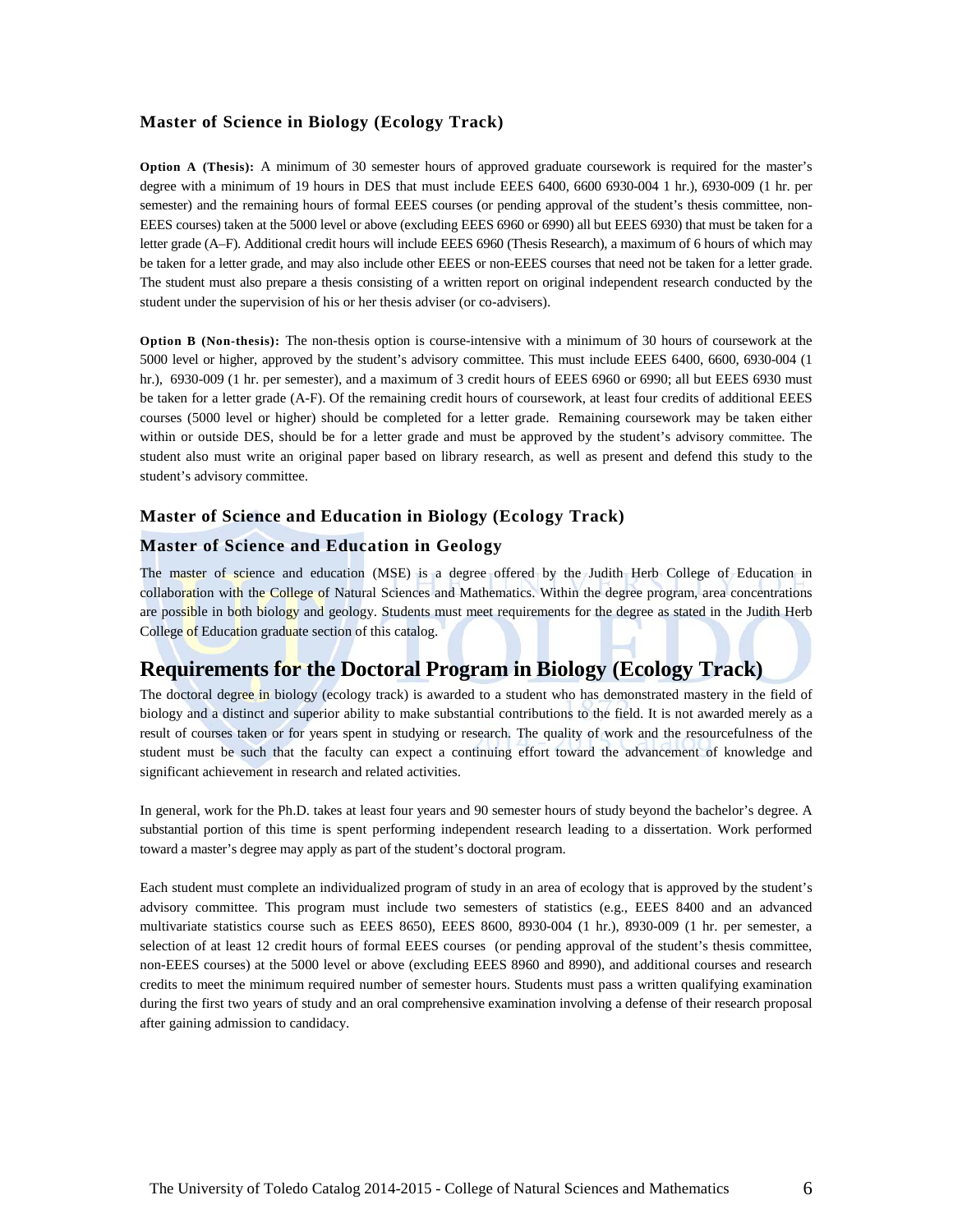Courses numbered at the 5000 and 6000 levels are intended primarily for students at the master's level. Courses numbered at the 7000 and 8000 levels are intended primarily for students at the post-master's (students with a master's degree or with over 34 graduate credit hours) and doctoral levels. Courses carrying a dual listing (numbered at both 5000/7000 or 6000/8000 levels) are available to students at both levels. In these cases, there may be substantive differences in the course requirements for students registered at different levels.

The department considers experience in teaching and professional activity within the academic community to be a vital and significant component of graduate education. Therefore, all graduate students in the Ph.D. program are required to complete at least one semester of formal teaching experience before graduation. In addition, before a student graduates, she or he is to: (1) submit a proposal for extramural funding to help support their research; (2) submit a manuscript on their research to a scholarly, peer-reviewed journal; (3) give a presentation of their research at a professional conference; and (4) make an oral presentation on their research at a scholarly forum (an oral presentation at a professional conference would satisfy both latter requirements, but a poster presentation would not.)

## **Department of Mathematics and Statistics**

*Paul Hewitt, Chair Gerard Thompson, Associate Chair Biao Ou, Graduate Admissions Director*

A full description of programs and requirements, with syllabi for exams, is available from the department office or on its Web site at *www.math.utoledo.edu.* The paragraphs below represent a synopsis of the essential elements.

#### **Requirements for the Master's Programs**

#### **Master of Arts**

To obtain the Master of Arts degree in mathematics, students must complete a minimum of 30 semester hours of graduate credit and meet the following requirements:

- 1. Complete two-semester sequences in Abstract Algebra (5330, 5340), Real Analysis (5820, 5830), and Topology (5450, 5460), and a semester course in Complex Variables (5880).
- 2. Complete one, two-semester sequence at the 6000 level in Algebra (6300, 6310), Topology (6400, 6410), Differential Geometry (6450, 6460), Differential Equations (6500, 6510), Real Analysis (6800, 6810), or Complex Analysis (6840, 6850).
- 3. Complete one of the following courses: Classical Differential Geometry (5540), Ordinary Differential Equations (5800), Partial Differential Equations (5810), Calculus of Variations and Optimal Control (5860), or any course at the 6000 level listed under item 2.
- 4. The student must pass a three-part comprehensive examinations or write a master's thesis. If a thesis is elected, the student must take an oral examination on the general area of the thesis.

#### **Master of Science**

The degree of Master of Science can be obtained in one of two options.

 $Option A - Applied Mathematics: To obtain the degree of Master of Science in the applied mathematics option, the$ student must complete a minimum of 30 semester hours of graduate credit and meet the following requirements:

- 1. Complete two-semester sequences in Numerical Analysis (5710, 5720), Real Analysis (5820, 5830), and Differential Equations (6500, 6510), and a semester course in Complex Variables (5880).
- 2. Remaining courses may be chosen from the following: Applied Functional Analysis (6150), Differential Geometry (5540), Differential Equations (6500, 6510), Dynamical Systems (6520, 6530), Methods of Mathematical Physics (6720), Functional Analysis (6820), Complex Variables (5880), Discrete Structures and Analysis of Algorithms (5380), Probability Theory (5680), Introduction to Mathematical Statistics (5690), Operational Mathematics (5850), or Calculus of Variations (5860).
- 3. The student must pass a two-part comprehensive examination or submit and defend a master's thesis.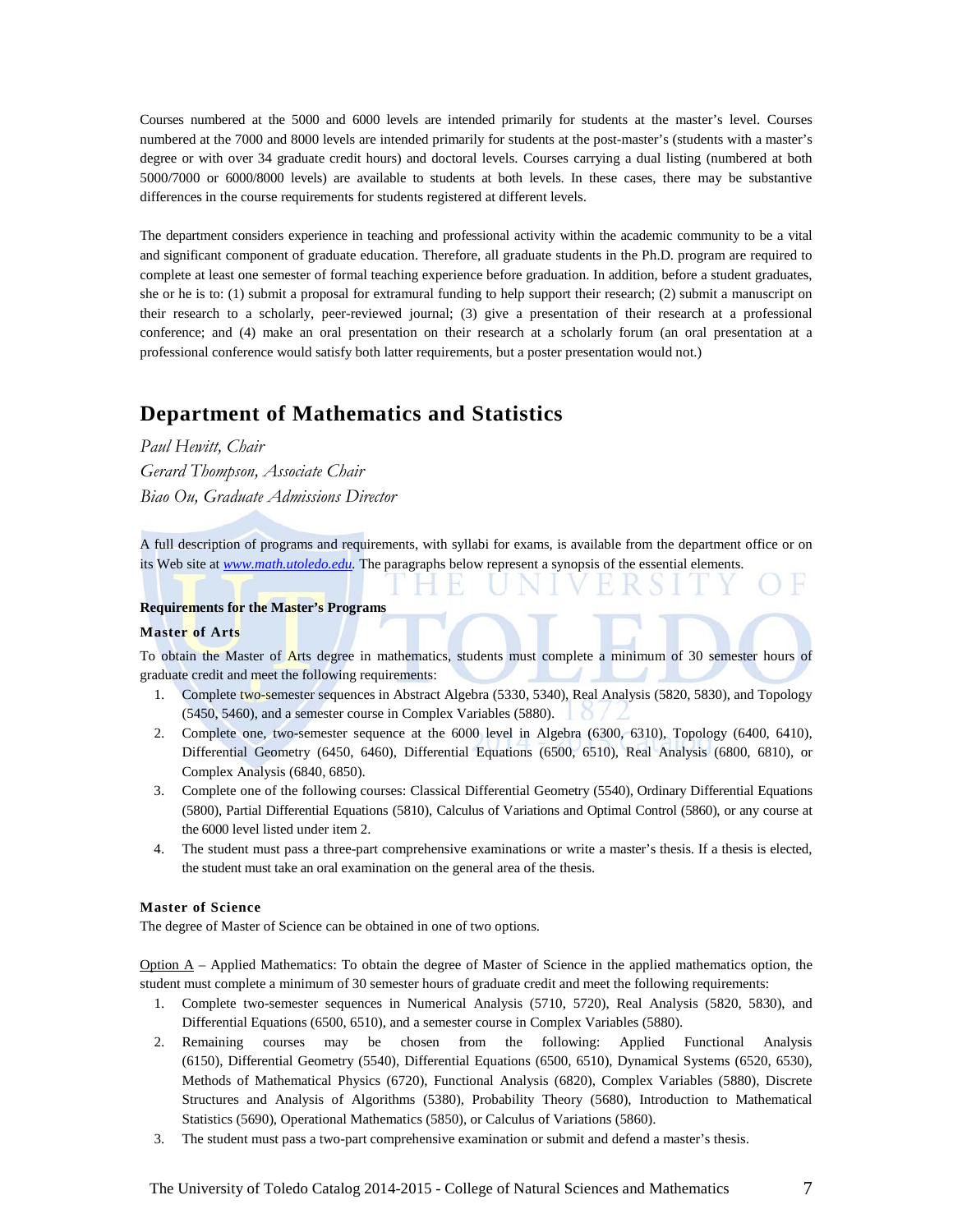Option B – Statistics: To obtain the degree of Master of Science in the statistics option, the student must complete a minimum of 35 semester hours of graduate credit and meet the following requirements:

- 1. Complete Applications of Statistics I (5600), Applications of Statistics II (5610), Linear Statistical Models (5620), Theory and Methods of Sample Surveys (5630), Statistical Computing (5640), Statistical Consulting I (6600), Statistical Consulting II (6610), Categorical Data Analysis (6620), Distribution Free and Robust Statistical Methods (6630), Topics in Statistics (6640), Statistical Inference (6650), and Multivariate Statistics (6690).
- 2. Complete one elective, selected from the following: Introduction to Mathematical Statistics (5690) or Topics in Statistics (6640)
- 3. Pass a two-part comprehensive examination, one part in probability and statistical theory and one part in applied statistics.

#### **Master of Science and Education or Master of Arts and Education**

For the degree of Master of Arts and education, students must meet requirements for the degree as stated in the Judith Herb College of Education graduate catalog. The following requirements must also be met:

- 1. A minimum of 36 hours of graduate credit must be completed. Colloquium (6930) and Proseminar (6940) do not count toward the 36 hours.
- 2. The total graduate and undergraduate program must include the following: at least six hours of abstract algebra and/or linear algebra, six hours in geometry, statistics, probability and/or computer programming, three to six hours of analysis (beyond calculus), three hours of complex analysis and one course in logic and foundations.
- 3. The student must pass comprehensive examinations in three of the areas of study of mathematics. The exact areas are to be arranged with the adviser.
- 4. For information on the education course requirements, see the program description provided by the Judith Herb College of Education.

#### **Requirements for the Doctoral Program**

The doctorate in mathematics is offered with concentrations in either mathematics or statistics. The broad requirements for these programs are as follows:

- 1. Each student must pass a preliminary examination at the Master's level by the end of the first year and a qualifying examination within two years of entering the program. Mathematics students must pass two topics chosen from algebra, topology and analysis. For statistics students, the two topics must be measure-theoretic probability and probability and statistics.
- 2. A minimum of 90 hours of graduate credit must be completed. Colloquium (6930) and Proseminar (6940) do not count in the 90 hours. Of the 90 hours, at least 18 but no more than 36 shall be allotted for the dissertation. Mathematics students must complete two-semester sequences at the 6000 level in algebra, topology, real analysis and complex analysis. Statistics students must complete probability and statistics, measure-theoretic probability, statistical methods, data analysis and multivariate statistics.
- 3. The student must pass an oral examination in the general area of the intended thesis research within one year of passing the qualifying examination.
- 4. The student must demonstrate the ability to read mathematical literature in one foreign language, ordinarily chosen from French, German or Russian. Another language may be substituted if it is necessary for the student's specific program. The language requirement must be met before beginning dissertation research.
- 5. All doctoral students are expected to participate in the Proseminar (6940) on undergraduate teaching methods and to spend two consecutive semesters in supervised teaching. Enrollment in the Proseminar is mandatory every semester.

The student must write a Ph.D. doctoral dissertation under the direction of a faculty member. Before completing the dissertation, the student must report on it in an open seminar. An outside examiner must approve the completed dissertation, and the student must defend it before a faculty committee appointed for that purpose.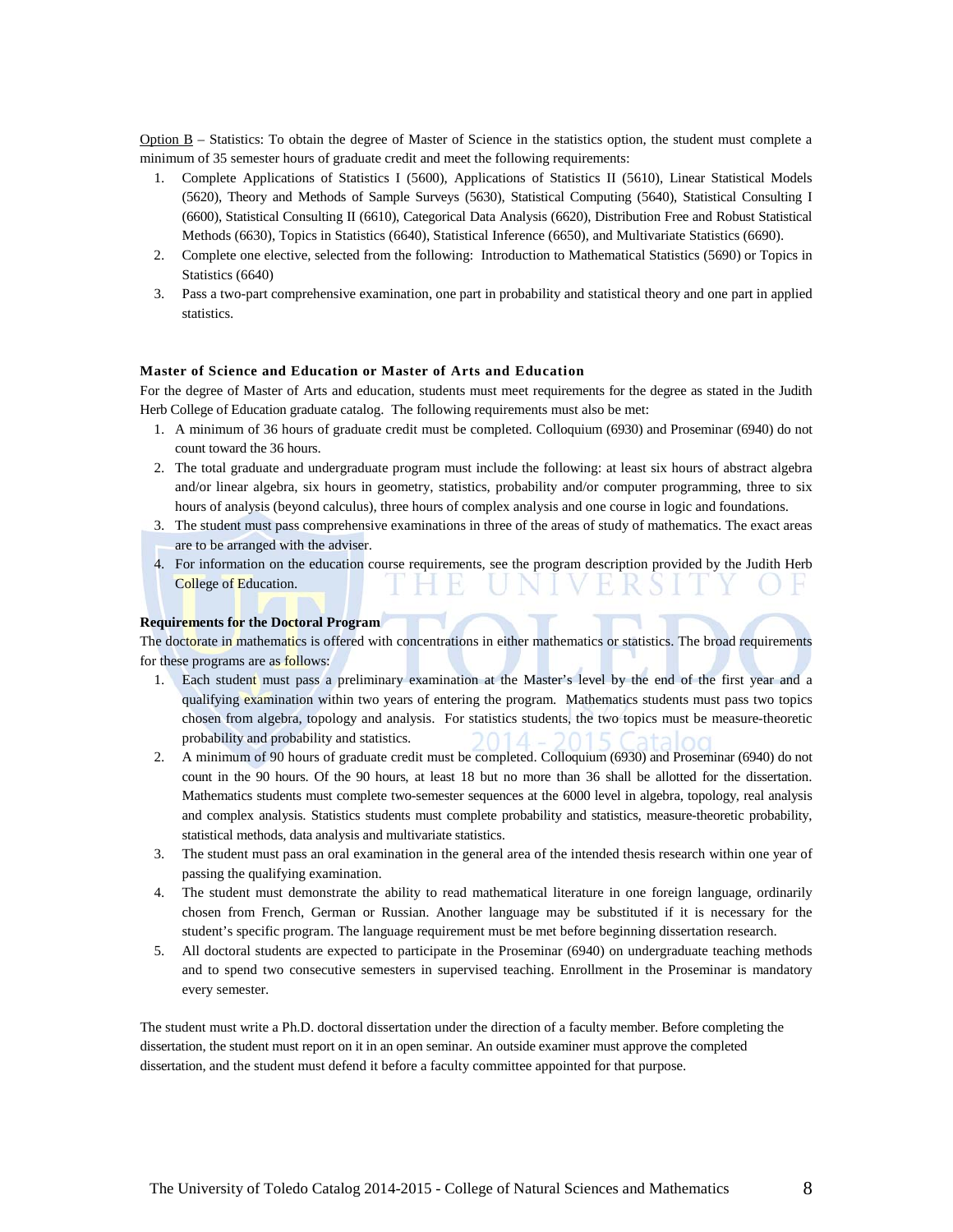## **Department of Physics and Astronomy**

*Lawrence Anderson-Huang, chair Song Cheng, graduate adviser*

## **Requirements for the Master's Degree**

For the master of science or master of science and education, a student must complete 30 hours of graduate credit that includes the following:

- (a)PHYS 6140 and an additional 15 hours of graduate course credit in physics, with six of the 15 hours numbered above 6000. Credit in PHYS 5900, 6010 and/or 6020 will not count toward either degree.
- (b)The student must present a satisfactory thesis based on directed research, for no more than eight credit hours.
- (c)The remaining hours within the 30 total may be chosen from graduate courses approved by the student's committee. In some cases students working toward the Ph.D. may earn the M.S. or the M.S.E. degree without formal presentation of the M.S. thesis if they have passed the Ph.D. qualifying examination, satisfied the course requirements for the M.S., and completed a research project under the supervision of a research adviser. Students meeting these requirements may petition the department to grant the M.S. without formal presentation of a thesis.

### **M.S. in Physics with Materials Science Option**

A master of science degree in physics with a materials science option is available. For this degree, a student must complete 30 hours of graduate credit, including the following:

- (a)PHYS  $6140$ , 6540, 6550 and an additional 12 hours of graduate course credit in physics with six of the 12 hours numbered above 6000 (no degree credit for PHYS 5900, 6010 or 6020).
- (b)The student must present a satisfactory thesis based on directed research, for no more than eight credit hours.
- (c)The remaining hours within the 30 total may be chosen from any graduate courses approved by the student's committee.

#### 2015 Catalog **Professional Science Masters in Photovoltaics**

The PSM-PV is designed for students with an undergraduate degree in Physics, Chemistry, an Engineering discipline (e.g. Electrical, Chemical, or Mechanical), or an otherwise related field. For the degree of Professional Science Masters in Photovoltaics, a student must complete 37 hours of graduate credit including the following.

PHYS 6020 (Physics Journal Seminar, 2 hrs), PHYS 6250 (Classical Electrodynamics I, 3 hrs),

PHYS 6280 (Photovoltaic Materials and Device Physics Laboratory, 3 hrs), PHYS 6320 (Quantum Mechanics I, 3 hrs), PHYS 6630 (Semiconductors I, 3 hrs), PHYS 6940 (Industrial Internship, 6 hrs), PHYS 6960 (MS Thesis Research in PV, 2 hrs), PHYS 6980 (Fundamentals of Solar Cells, 3 hrs), PHYS 6990 (Independent Study, 3 hrs), and BUAD 6600 (Supply Chain Management, 3 hrs), INFS 6560 (System Analysis and Design, 3 hrs), and either EFSB 6590 (New Venture Creation, 3 hrs) or EFSB 6690 (Technology Commercialization, 3 hrs). No thesis is required; however, students are expected to make an oral presentation based on research and independent study.

#### **Master of Science and Education**

For the degree of master of science and education, students must meet requirements for the degree as stated in the Judith Herb College of Education graduate section of this catalog.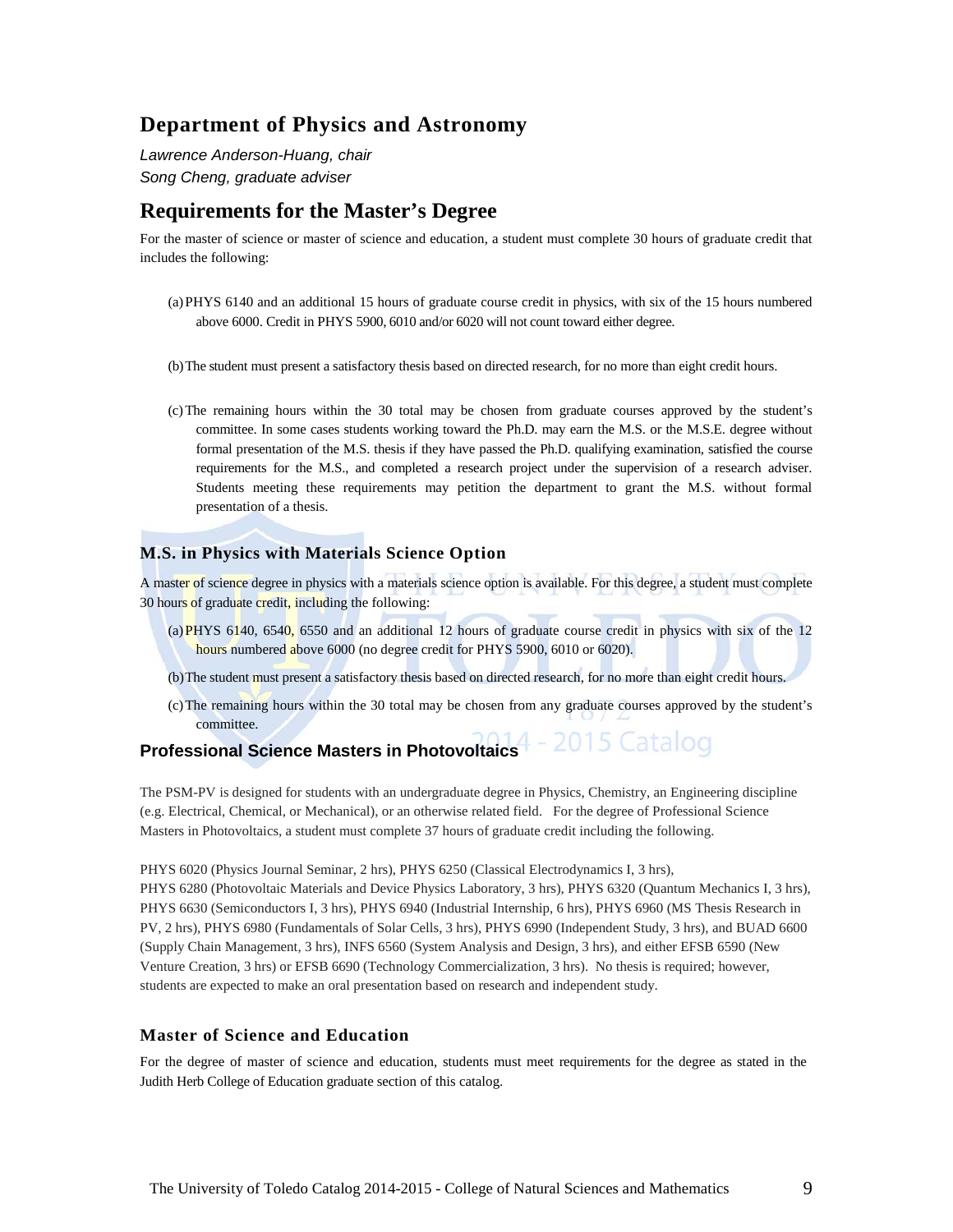## **Requirements for the Doctoral Program**

For the doctor of philosophy degree, a student must complete a total of 90 hours of graduate credit including the following: MATH 6730; PHYS 7220, 7250, 7260, 7320, 7330 and 7450; at least 18 additional hours of credit in physics in courses numbered higher than 6100 approved by the student's committee; and 30 to 48 hours allowed for the dissertation research, depending on the nature of the research and the needs of the student. Credit in PHYS 5900, 6/8010, 6/8020, 6/7030 or 7910 will not count toward degree requirements.

The doctoral degree requirements include a Ph.D. qualifying examination, a comprehensive examination, and a final oral examination. Passing the qualifying examination is a prerequisite for status as a Ph.D. candidate in physics. After passing the qualifying examination, the doctoral student must select a field of specialization. A faculty committee is formed, chaired by the research adviser, to evaluate the student's progress and to establish an appropriate program of course work. This committee administers the oral comprehensive examination, after which only the dissertation research requirement remains. The graduate program ends with the student presenting the dissertation and defending it satisfactorily in an oral examination.

### **Ph.D. in Physics with Concentration in Astrophysics**

The Ph.D. in physics with concentration in astrophysics satisfies all the requirements for the Ph.D. in physics while preparing students for a career in astronomy and astrophysics.

To fulfill the requirement of 18 hours of credit in physics courses numbered above 6100, the concentration requires:

- PHYS 6/7810-20-30-40 [Stellar Astrophysics I and II, Galactic Astronomy I and II]
- Two related elective courses, which may include: PHYS 6/7710 [Atomic Physics], PHYS 6/7720 [Atomic and Molecular Spectroscopy], PHYS 6/7740 [Nuclear Physics], PHYS 8860 [General Relativity], or PHYS 8870 [Cosmology] or other appropriate courses

In addition:

- Three hours of PHYS 6/8980 [Special Topics] on an astrophysics-related topic or PHYS 6/8890 [Current Issues in Astrophysics]
- A satisfactory dissertation in astronomy or astrophysics with a supervisor who is a member of the Ritter Astrophysical Research Center. 2014 - 2015 Catalog

#### **Ph.D. in Physics with Concentration in Materials Science**

The Ph.D. in physics with concentration in materials science satisfies all the requirements for the Ph.D. in physics while preparing students for a career in materials science.

In addition, the concentration requires:

Two core courses in the fundamentals of materials science:

| PHYS 8540 |  |  |  | Structure, Defects and Diffusion |
|-----------|--|--|--|----------------------------------|
|-----------|--|--|--|----------------------------------|

PHYS 8550 Thermodynamics and Phase Transformation in

Condensed Systems;

- Two additional elective courses in materials science and engineering chosen from a list of courses approved by the faculty of the Center for Materials Science and Engineering; and
- A dissertation in a materials-related field with a supervisor who is a member of the Center for Materials Science and Engineering.